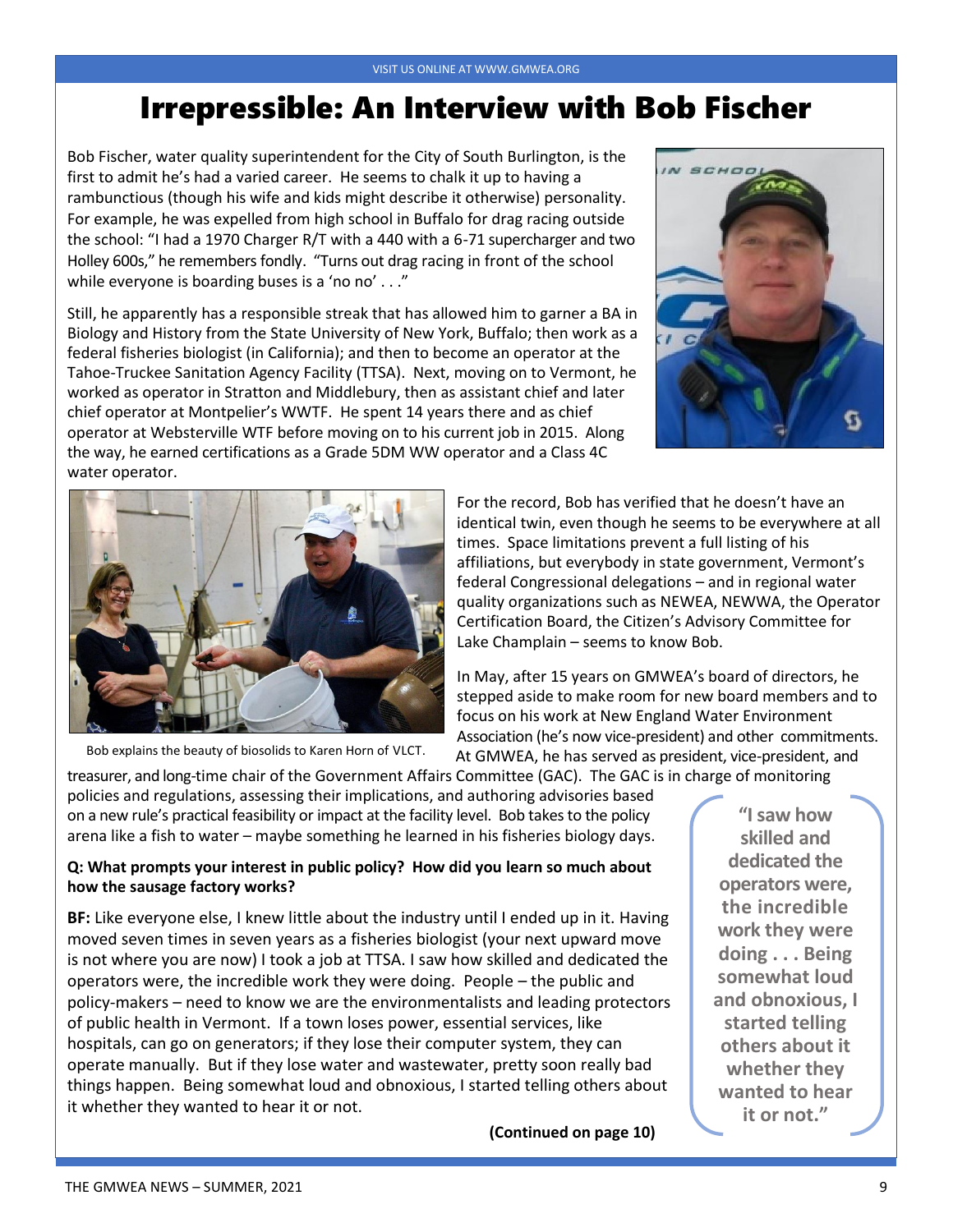#### VISIT US ONLINE AT WWW.GMWEA.ORG

#### **Bob Fischer Interview, continued**

**Q: Over 23 years, you moved from managing Websterville's (pop. 550) wastewater to managing Montpelier's (pop. 8,000) to South Burlington's (pop. 20,000). What are some differences between the smaller towns/plants and big ones?**

**BF:** Not as much as you might think. All operators (water, wastewater and stormwater) try to do the very best they can. Operators care about their systems and the people they serve, and they're always in need of more financing to repair and improve their systems. These systems are incredibly expensive and operators are always in charge of many millions of dollars of equipment. I have toured very large facilities



Sen. Patrick Leahy presents Bob (left), and GMWEA Pres. Rick Kenney with the Lake Champlain Heritage Award in 2016.

such as Sacramento, California, where an operator there might spend their entire career on one piece of equipment. I enjoy the diversity of Vermont-sized facilities -- you have to be able to do everything. So, it is always about reacting to some new problem or old outstanding problems and working to keep everything going with often limited resources and staffing.

**Q: Boots on the ground perspective: Do you feel wastewater workers get the respect they deserve? Do they get enough pay and professional development opportunity?** 



# **Defining Solutions for Environmental Challenges**

- **Water treatment & distribution**
- **Civil and site**
- $\checkmark$  Stormwater treatment & retention
- Construction services
- **System computer modeling**
- **GIS applications**
- **Wastewater treatment & collection**

Springfield, VT | Barre, VT | St. Johnsbury, VT | Manchester, VT dufresnegroup.com info@dufresnegroup.com 802.674.2904

**BF:** No to all three, though it does continue to improve. Visibility is what is needed. We are "out of sight out of mind." It is up to all of us to "spread the word" and always be professional with the public as they generally have very little contact with our work or workplaces.

**"I enjoy the diversity of Vermontsized facilities – you have to be able to do everything."**

**Ed.: You manage a large plant, you are active in many water-quality nonprofits; you're a ski coach, and you have a wife and four kids. How do you manage to juggle all these commitments? What advice can you give others?**

**BF:** Just don't sleep and it is all good. I'll sleep when I'm dead. I do have advice I often give new ski coaches such as "That which doesn't kill you . . ." and, thinking of Nietzsche, they always respond ". . . makes you stronger." To which I reply, "Actually no . . . it generally gives you arthritis in the affected area when you are 50."

 **(Continued on page 11)**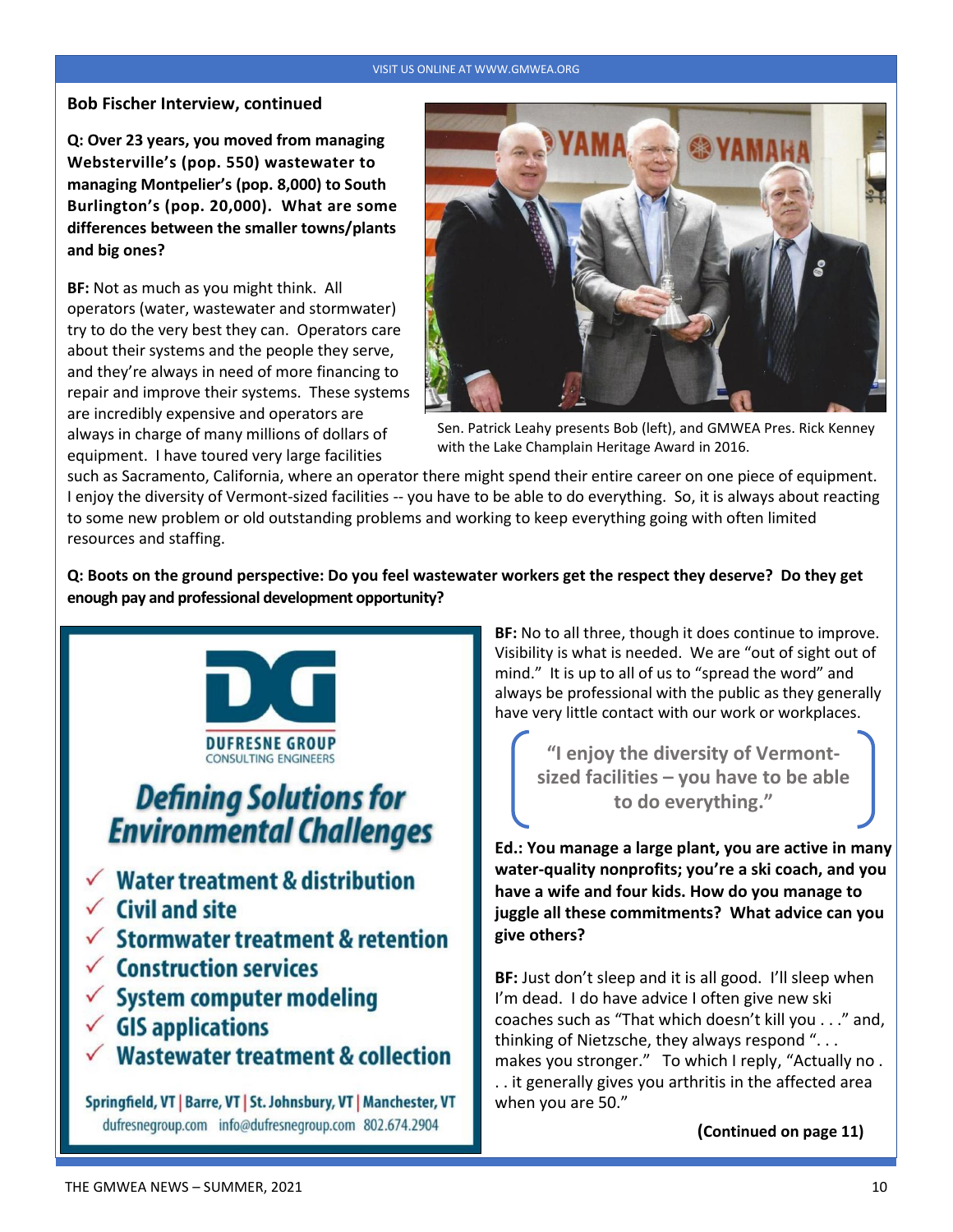#### **Bob Fischer Interview, continued**

#### **Q: You've often commented on the importance of a sense of humor for wastewater workers. Any humorous anecdotes you'd like to share?**

**BF:** In Montpelier, we were awarded the Governor's Award for Energy Efficiency in 2015. While brainstorming ways to save energy, the assistant chief operator said, "We spend a lot of money heating the generator building, which is not insulated -- we should look into getting a block heater." When the service tech showed up for regular maintenance I asked him, "Could you give us a quote on installing a block heater?" He responded, "Sure, or if you want you could just flip this switch as it came with one from the factory." Hey, there were a lot of switches and it wasn't labelled. We did save over a \$1,000 a month in the winter after that.

#### **Q: What are your thoughts about the future of the water quality sector? Is America starting to get the message about water quality, water quality professionals, and infrastructure needs?**

**"I have seen knowledge and respect for the industry and operators steadily increasing. There are many challenges, but we are probably not going to go back to living in caves, so people are starting to get it -- slowly.** 

**BF:** I have seen knowledge and respect for the industry and operators steadily increasing. There are many challenges, but we are probably not going back to living in caves so people are starting to get it -- slowly. I had a conversation with a legislator who said that the solution is composting toilets. I suggested that nothing is that simple. The vast majority of what comes out of houses is water from showers, laundry, sinks, etc. Also, any compost you get from a composting toilet can only be disposed of at a wastewater facility! If you are opposed to class A biosolids land application, where the biosolids are rigorously tested and regulated before application, are you going to take the compost out of your toilet -- which certainly hasn't met time and temperature requirements -- and put it

### **Thank you for choosing Eastern Analytical, Inc.** for your testing needs.



on your garden?

#### **Q: So, what's next for Bob Fischer?**

Bob says he's got plenty to do at NEWEA for the next few years; he may also want to come back to GMWEA's board at some point. He'll certainly keep skiing: "Skiing is what I do," he says. "Everything else is to pay for this addiction . . . For 21 years, I have been the oldest and fattest coach for the top United States freestyle team, at Killington Mountain School." How about work? Bob chuckles. "I owe so much money on my four kids' college educations that for succession planning at South Burlington, I have had to move my retirement date to 2083."

**Editor: Thank you, Bob! Your enthusiasm is an inspiration to us all – best of luck in all your endeavors.**